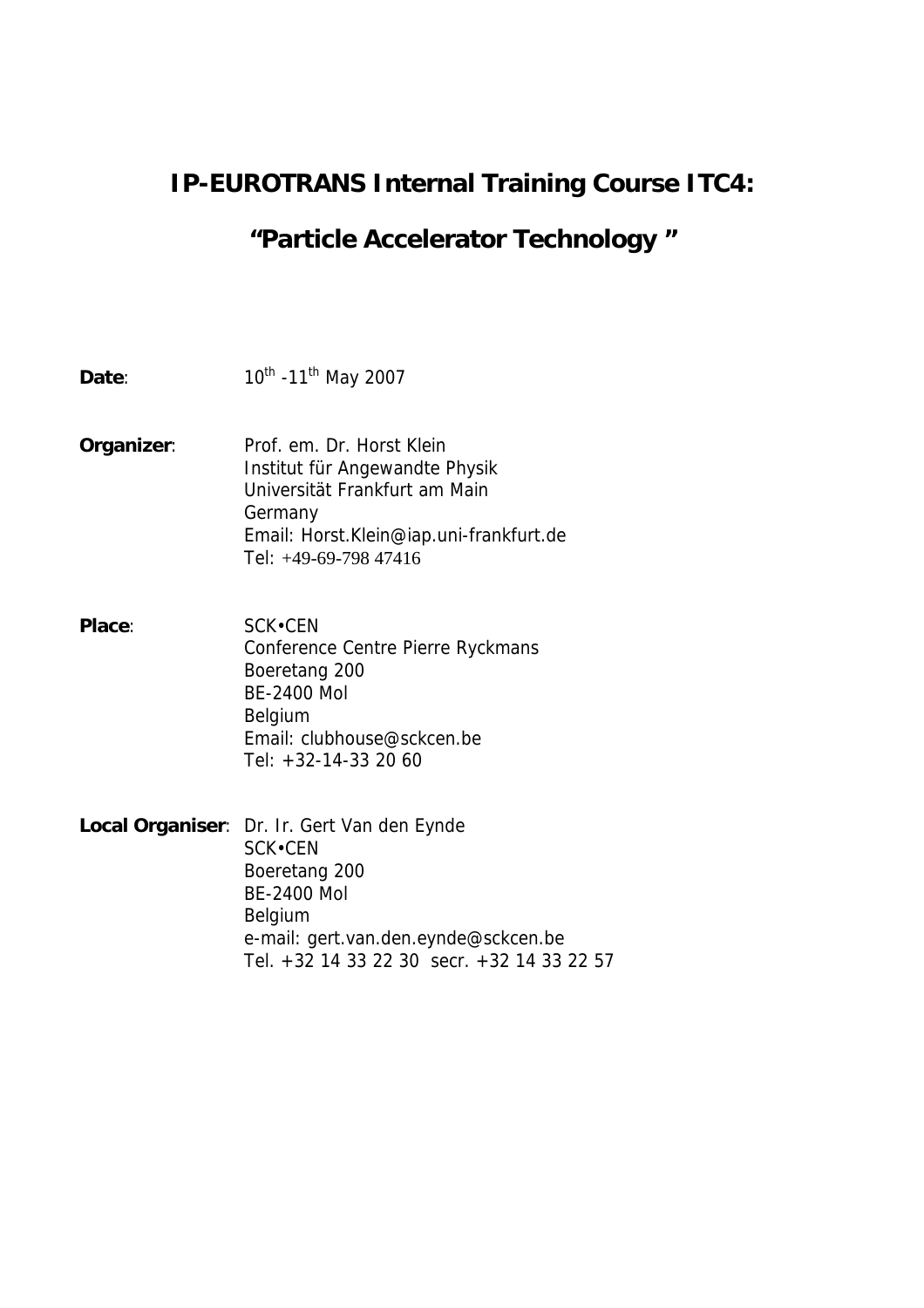#### **Preliminary programme**:

• Day 1: Thursday 10<sup>th</sup> May

08:00 Bus transport from Sun Parks to SCK•CEN

- 08:30 Welcome (H. Klein, IAP and M. Giot, ENEN)
- 09:00 Basic concepts of transverse particle dynamics with numerical examples J.L. Biarotte, IPN Orsay
- 10:30 Coffee break
- 11:00 Fundamentals of RF-superconductivity H. Podlech, IAP Frankfurt
- 12:30 Lunch
- 13:30 Technology of superconducting cavities P. Pierini, INFN, Milano
- 15:00 The physics of ion sources J. Arianer, IPN Orsay
- 16:30 Welcome reception
- 17:30 Bus transfer from SCK•CEN to SunParks
- Day 2: Friday  $11<sup>th</sup>$  May
	- 08:00 Bus transport from Sun Parks to SCK•CEN
	- 08:30 Student presentations (6x)
	- 10:30 Coffee break
	- 11:00 Student presentations (6x)
	- 13:00 Lunch
	- 14:00 Conclusions
	- 15:00 Adjourn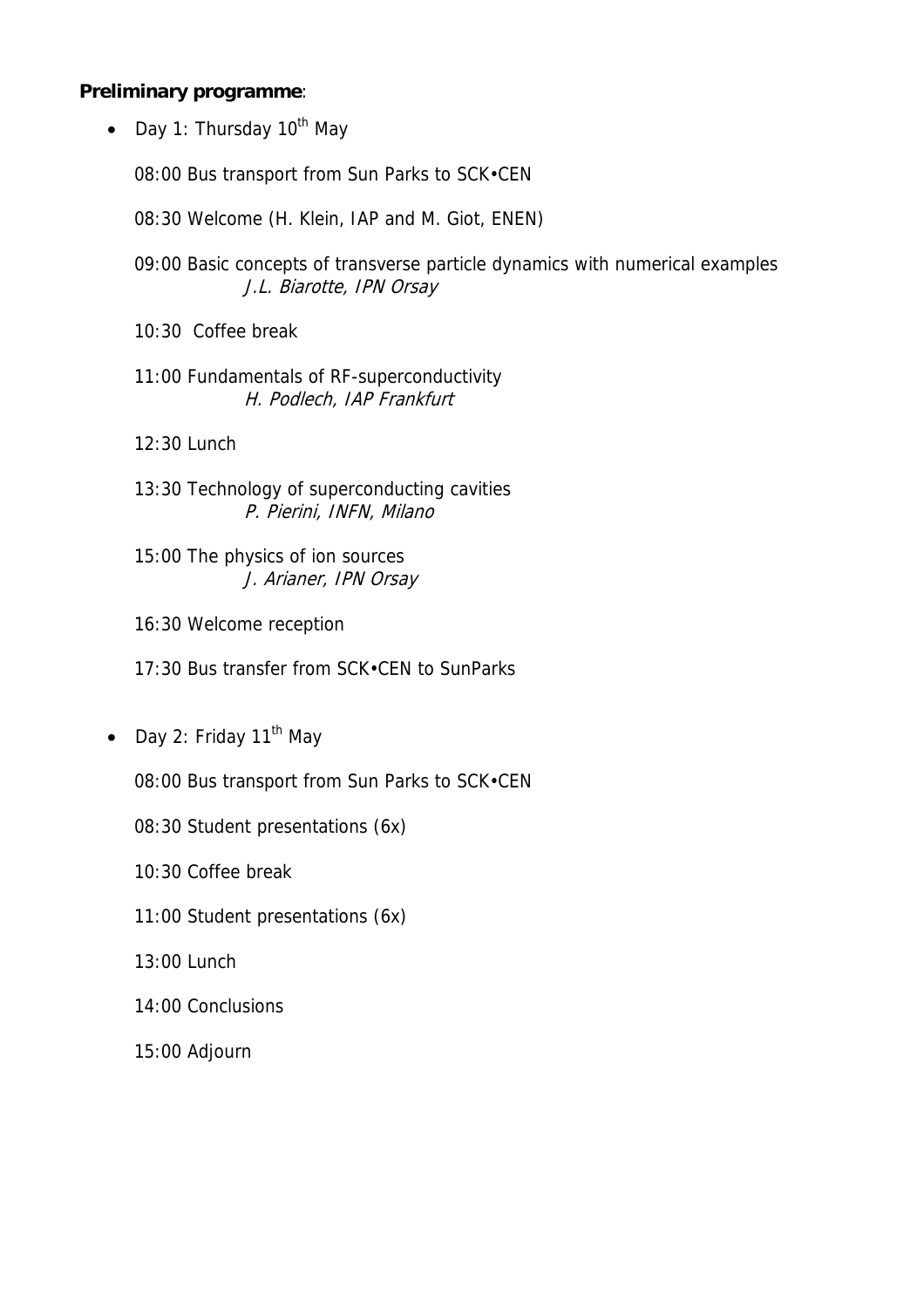#### **Who should attend?**

This course, the fourth of a series of ten courses organised over a period of 4 years, is primarily designed for PhD students and Postdocs involved in the IP EUROTRANS even if they are not on the pay-roll of the project, and accessible as well to those involved in the projects EUROPART and RED-IMPACT. The number of participants is limited to about 20 participants.

An active participation of the PhD students and Postdocs is required. Therefore, when applying, the participants should submit a short abstract (15 to 20 lines) of a presentation related to their work (at this stage: a progress report). A small grant of €135, distributed by the organizer, will help the students whose presentation has been selected by the organizer, to finance their accommodation expenditures.

#### **Connection to HPPA5**

During the same week, from Sunday 6<sup>th</sup> May until Wednesday 9<sup>th</sup> May 2007, SCK•CEN hosts the Fifth International Workshop on the Utilisation and Reliability of High Power Proton Accelerators (http://www.nea.fr/html/science/hpa5/index.html). This workshop is organised by OECD/NEA and co-sponsored by Ion Beam Applications (IBA) sa. Students are invited, and indeed encouraged, to participate in this workshop as well. There is no participation fee.

#### **Accomodation**

For the HPPA5 workshop, accommodation has been foreseen at the Sun Parks resort in Mol and this option is also open for students attending the ITC-4 course. More information on rooms and reservation can be found at the HPPA5 website http://www.nea.fr/html/science/hpa5/index.html. Bus transport is foreseen in the morning and evening to and from SCK•CEN.

PhD students are also welcome to stay in the SCK.CEN dormitory (small but furnished room, shared kitchen). The price for one week is €92 (bed sheets included but no towels or daily room cleaning). For reservation of an SCK•CEN dormitory room, please contact Mrs Nora Lemmens (nora.lemmens@sckcen.be or by phone +32 14 33 23 74). The number of available rooms is limited!

Lunch can be taken in the cafeteria (approx  $€6$  without drinks) and dinner at the SCK•CEN Club House amounts to about  $\epsilon$ 10 without drinks ( $\epsilon$ 17 with drinks included).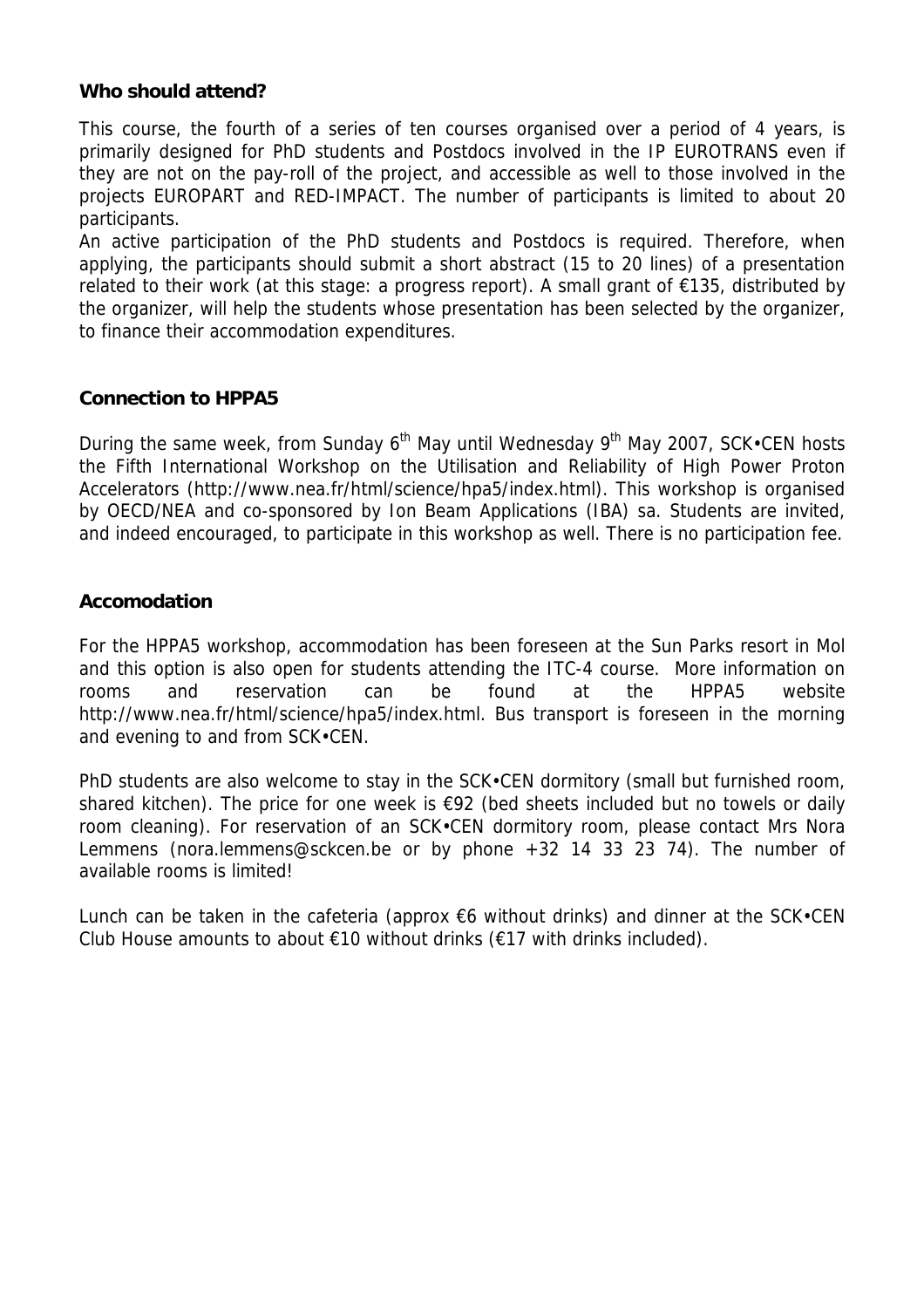#### **How to apply?**

Please fill in the attached application form and send it electronically to:

Mrs. Nadia NOWACKI Seminar Organizer The European Nuclear Education Network Association (ENEN) Commissariat à l'Energie Atomique / Saclay INSTN/UEIN - Bld 395 F-91191 GIF-SUR-YVETTE Cedex FRANCE Tel. + 33 1 69083092, Fax. + 33 1 69087782 sec.enen@cea.fr www.enen-assoc.org

with a copy to the Organizer, Prof. em. Dr. H. Klein (horst.klein@iap.uni-frankfurt.de), and the Local Organizer, Dr. Ir. Gert Van den Eynde (gert.van.den.eynde@sckcen.be).

#### **Deadline for application:**

Application should be mailed before the 31<sup>th</sup> March 2007. Applicants will be informed of their acceptance at the beginning of week 14 the latest.